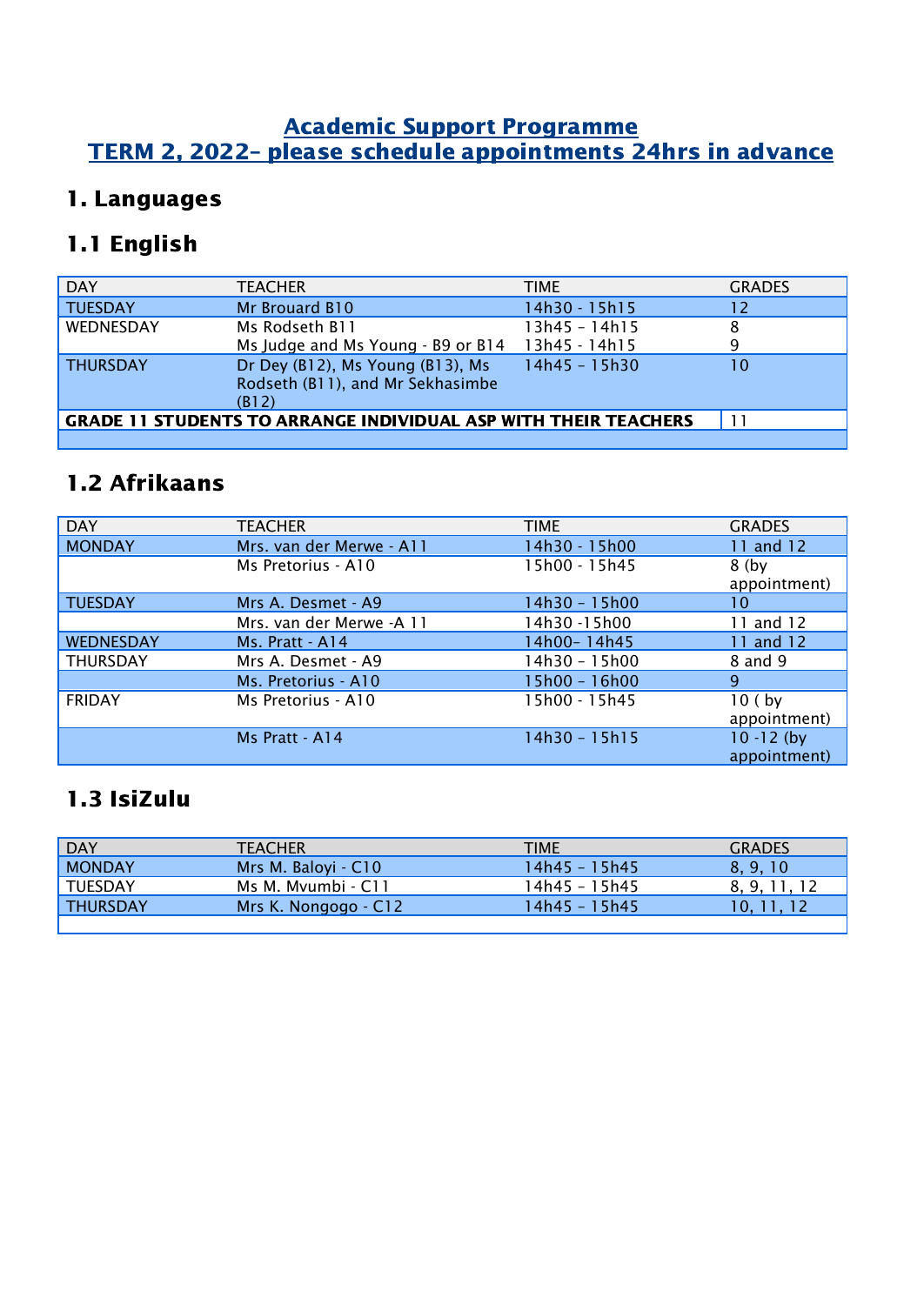## 2. Mathematics & Mathematical Literacy

| <b>DAY</b>      | <b>TEACHER</b>           | <b>TIME</b>     | <b>GRADES</b>              |
|-----------------|--------------------------|-----------------|----------------------------|
| <b>MONDAY</b>   | <b>Ms S Munien</b>       | 14h45 - 15h30   | All                        |
|                 | Mr B. Mtawarira - A12    | 14h45 - 15h30   | Maths Lit - 8th<br>Subject |
| WEDNESDAY       | Mr. S Mabaso - A7        | 06h45 - 07h15   | All                        |
|                 | Mr B. Mtawarira - A12    | 14h00 - 14h45   | All                        |
|                 | Mr G. Scholefield -A4    | 14h00 - 14h45   | All                        |
|                 | Ms. P Sikoe - A5         | 14h00 - 15h00   | All                        |
|                 | Ms S Munien              | 14h00 - 14h45   | All                        |
| <b>THURSDAY</b> | Mr S. Mabaso - A7        | $06h45 - 07h15$ | All                        |
| <b>OTHER</b>    | Mrs. A Prinsloo A13      |                 | All                        |
| by              | Mr.J. Ruiz-Mesa          |                 | All                        |
| appointment     | Mr. M. Pather - A3       |                 |                            |
| only            | Mrs M Somiah-Naidoo - A2 |                 | All                        |

# 3. Physical Science

| <b>DAY</b>      | <b>TEACHER</b>                          | <b>TIME</b>   | <b>GRADES</b>                        |
|-----------------|-----------------------------------------|---------------|--------------------------------------|
|                 |                                         |               |                                      |
| TUESDAY         | Ms A Naicker (Week A) - C2              | 14h30 - 15h30 | 10                                   |
|                 | Mr. J. Makhafola (Week B) - C7          | 14h30 - 15h30 | 10                                   |
|                 | Ms A. Naicker (Week B) - C2             | 14h30 - 15h30 | 11                                   |
| WEDNESDAY       | Ms K. van Schoor (by appointment) - C6  | 06h40 - 07h10 | 11 and 12                            |
|                 | Ms A. Naicker (Week B) - C2             | 14h30 - 15h30 | 9                                    |
|                 | Mr. J. Makhafola (Week A) - C7          | 14h30 - 15h30 | 8                                    |
| <b>THURSDAY</b> | Mr. J. Makhafola (Week A) - C2          | 14h30 - 15h30 | 9                                    |
|                 | Ms M. Morrow (Week B) - C7              | 14h30 - 15h30 | 8                                    |
|                 | Ms K. Van Schoor (Week A & Week B) - C6 | 14h30 - 15h30 | 12                                   |
|                 | Ms M. Morrow (Week A) - C7              | 14h30 - 15h30 | 11                                   |
|                 | Ms K. van Schoor - C6                   | 06h40 - 07h10 | 11                                   |
| Friday          | Ms K. van Schoor                        | 06h45 - 07h10 | <b>Definition Circle</b><br>grade 12 |

### 4. Life Science - all by appointment

| <b>DAY</b>       | <b>TEACHER</b>                                                                                                                  | <b>TIME</b>                                                      | <b>GRADES</b>              |
|------------------|---------------------------------------------------------------------------------------------------------------------------------|------------------------------------------------------------------|----------------------------|
| <b>MONDAY</b>    | Mrs S. Florenca - C14                                                                                                           | 14h40 - 15h15                                                    | 12                         |
|                  |                                                                                                                                 |                                                                  |                            |
| <b>TUESDAY</b>   | Mrs S. Florenca - C14<br>Ms J. Page (C13) (Week B) - C13<br>Ms J. Page (C13) (Week B) - C13<br>Ms V. Thanjekwayo (Week B) - C14 | 14h40 - 15h15<br>14h30 - 14h45<br>14h45 - 15h15<br>14h40 - 15h15 | 10, 12<br>8<br>11, 12<br>9 |
|                  |                                                                                                                                 |                                                                  |                            |
| <b>WEDNESDAY</b> | Mrs S. Florenca - C14<br>Ms V. Thanjekwayo - C13                                                                                | 13H55 - 14H30<br>13h55 - 14h30                                   | 9, 10<br>8                 |
|                  |                                                                                                                                 |                                                                  |                            |
| <b>THURSDAY</b>  | Ms J. Page - C13<br>Ms V. Thanjekwayo<br>(Week A) $- C14$                                                                       | $06h35 - 07h05$<br>14h40 - 15h15                                 | 12<br>9                    |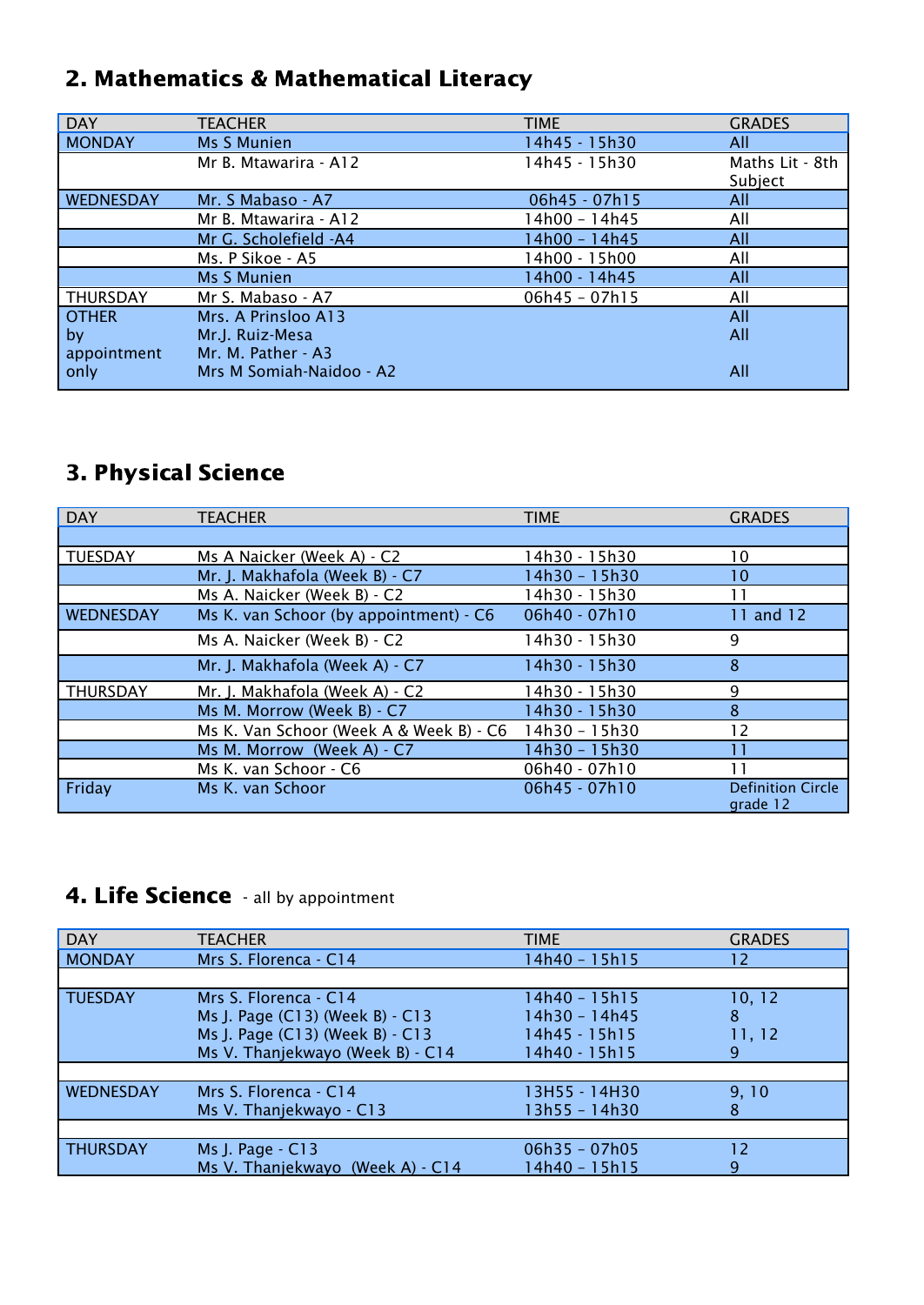### 5. Geography

| <b>DAY</b>       | <b>TEACHER</b>       | <b>TIME</b>    | <b>GRADES</b> |
|------------------|----------------------|----------------|---------------|
| <b>MONDAY</b>    | Mr. R. Warriner - B6 | 14h30 - 15h30  | 9, 10, 12     |
| <b>WEDNESDAY</b> | Mr. N. Mbonambi - B6 | 14h00 - 15h00  | 8, 9, 10      |
|                  |                      |                |               |
|                  | Mrs. Abrahamse - B7  | By Appointment | 11.12         |

#### 6. ESD, Accounting and Business Studies

| DAY           | <b>TEACHER</b>                       | TIME          | <b>GRADES</b>                       |
|---------------|--------------------------------------|---------------|-------------------------------------|
| TUESDAY       | Mrs K. Hughes - B3                   | 14h30 - 15h00 | 8 ESD                               |
| TUESDAY       | Mr. R. Grove - B3 (by appointment)   | 14h45 - 15h30 | 12 BS                               |
| WEDNESDAY     | Mrs M. Hoffmann - B5(by appointment) | 14h00 - 15h00 | 9 EMS,<br>10-12 ACC                 |
| <b>FRIDAY</b> | Ms N. Mastilo - B4 (by appointment)  | 14h30 - 15h30 | 8 ESD,<br>10-11 BS                  |
| <b>FRIDAY</b> | Mrs M. Raijmakers - C9               | 14h45 - 15h45 | 8-9 EMS,<br>10-11 BS<br>CAT 10 - 12 |
|               | Mrs K. Kleb (by appointment)         | after school  | 9 - 11 ACC                          |

### 7. History

| <b>DAY</b>                | <b>TEACHER</b>                      | <b>TIME</b>      | <b>GRADES</b> |
|---------------------------|-------------------------------------|------------------|---------------|
| MONDAY -<br><b>FRIDAY</b> | Mrs S. Jones - B2 - by appointment  | $14h45 - 15h30/$ | All           |
| MONDAY -<br><b>FRIDAY</b> | Mr M. Goldsmid - C5- by appointment | 14h45 - 15h30    | All           |

## 8. CAT, EGD and IT

| <b>DAY</b>       | <b>TEACHER</b>                           | <b>TIME</b>    | <b>GRADES</b> |
|------------------|------------------------------------------|----------------|---------------|
| <b>MONDAY</b>    | Mrs M. Raijmakers - C9 (by appointment)  | 14h30 to 16h30 | 8-9 EMS,      |
|                  |                                          |                | 10-11BS       |
| <b>MONDAY</b>    | Mr. M. Milne - CC1 or A6(by appointment) | 14h45 to 15h45 | 10-12 EGD     |
| <b>TUESDAY</b>   | Mrs M. Raijmakers - C9 (by appointment)  | 14h30 - 16h30  | 10-12 CAT     |
|                  |                                          |                |               |
| <b>WEDNESDAY</b> | Mr F. Khan - CC2 (by appointment)        | 14h15 - 15h15  | $10-12$ IT    |
| THURSDAY         | Mr. M. Milne - CC1 or A6(by appointment) | 14h45 to 15h45 | 10-12 EGD     |

## 9. Grade 8 & 9 Learning Areas

#### 9.1 Creative Arts

- Music: By Appointment on Fridays: Ms P. Mzimela.
- **●** Drama and Art: By Appointment: Ms Binns (Drama) and Mrs De Klerk (Art)